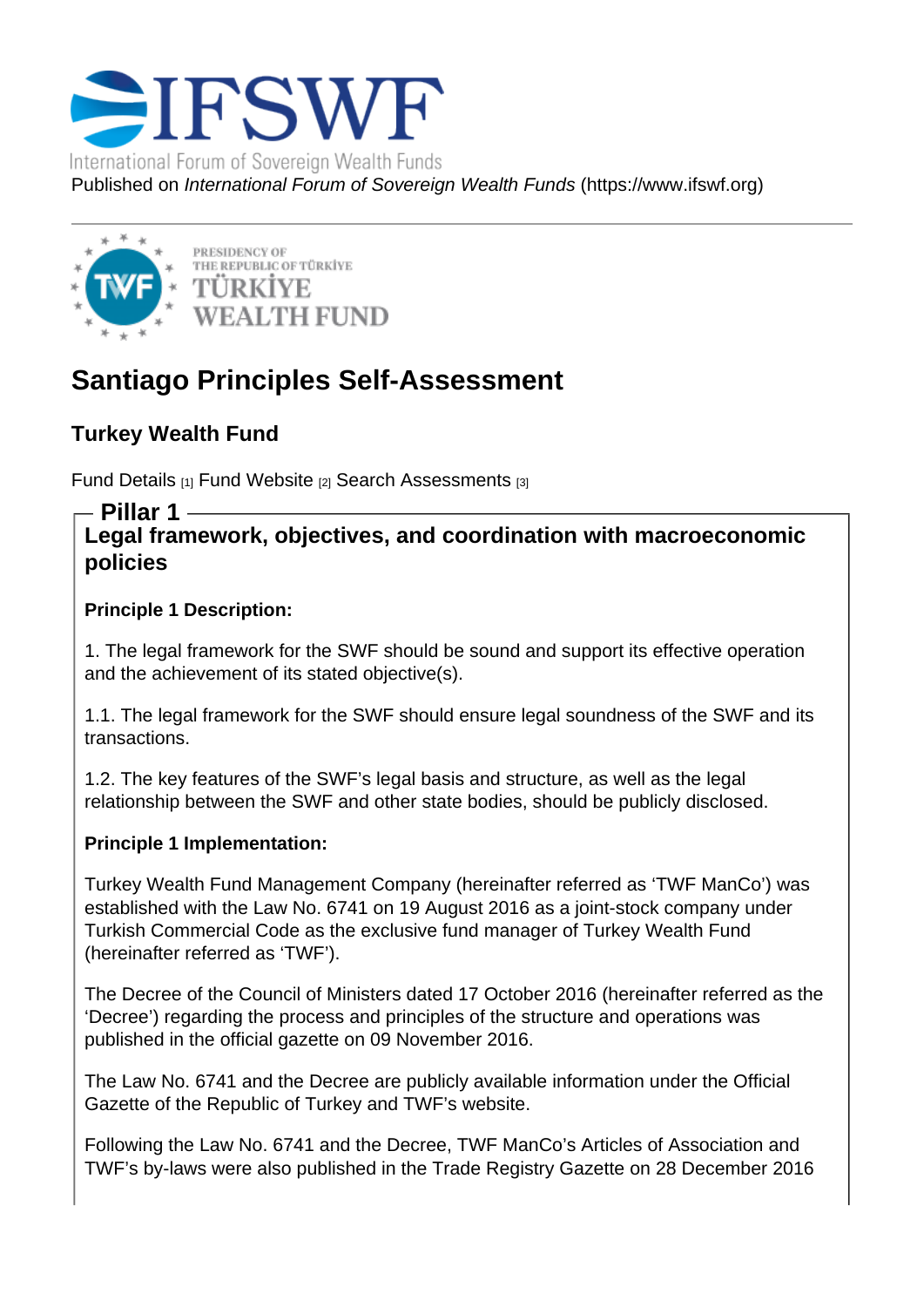and 30 January 2017 respectively.

# **Principle 2 Description:**

The policy purpose of the SWF should be clearly defined and publicly disclosed.

# **Principle 2 Implementation:**

Article 1 of Law No. 6741 clearly defines the policy purpose and scope of activity. As per TWF's mandate which has been approved by TWF ManCo's Board of Directors (hereinafter referred to as the 'Board') on 24 October 2018, the strategic objectives are as follows;

- 1) Enhance the value of assets within the Fund
- 2) Provide equity to strategic investments in Turkey

3) Make equity investments to support Turkey's international economic objectives

4) Reinforce the improvement and deepening of financial markets

# **Principle 3 Description:**

3. Where the SWF's activities have significant direct domestic macroeconomic implications, those activities should be closely coordinated with the domestic fiscal and monetary authorities, so as to ensure consistency with the overall macroeconomic policies.

#### **Principle 3 Implementation:**

As per the Presidential decree dated 12 September 2018, the Board includes H.E. President as the Chairman and H.E. Minister of Treasury and Finance as the Deputy Chairman, ensuring TWF remains consistent with national economic policies while executing its mandate and strategic plan.

#### **Principle 4 Description:**

4. There should be clear and publicly disclosed policies, rules, procedures, or arrangements in relation to the SWF's general approach to funding, withdrawal, and spending operations.

4.1. The source of SWF funding should be publicly disclosed.

4.2. The general approach to withdrawals from the SWF and spending on behalf of the government should be publicly disclosed.

# **Principle 4 Implementation:**

TWF's scope of activity and sources of finance including the founding capital are disclosed under Article 2 and Article 4 of the Law No. 6741.

TWF makes use of debt and equity financing to fund its investment activities.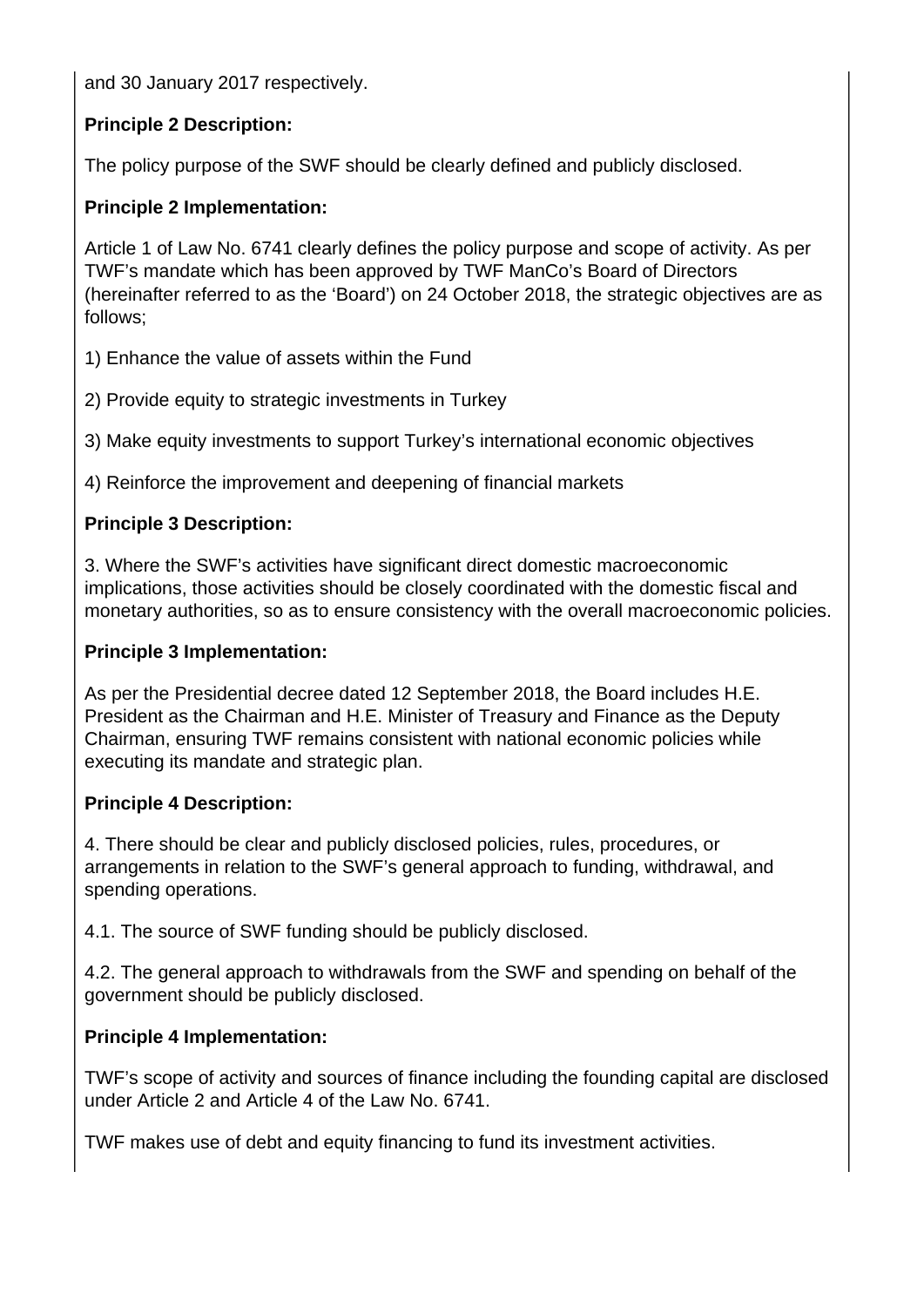All financing and investment-related decisions are subject to final approval by the Board.

# **Principle 5 Description:**

5. The relevant statistical data pertaining to the SWF should be reported on a timely basis to the owner, or as otherwise required, for inclusion where appropriate in macroeconomic data sets.

# **Principle 5 Implementation:**

TWF follows Article 18 of the Decree and is committed to regularly publishing annual reports on its website. TWF also shares information with the related Government Authorities when required.

As per Article 6 of the Law No. 6741, TWF has a three-phase audit framework: Independent external audit, Presidential audit and Parliamentary audit. TWF also conducts its own internal audit led by the Audit Committee.

# **Institutional Framework and Governance Structure Pillar 2**

# **Principle 6 Description:**

6. The governance framework for the SWF should be sound and establish a clear and effective division of roles and responsibilities in order to facilitate accountability and operational independence in the management of the SWF to pursue its objectives.

# **Principle 6 Implementation:**

Following Article 6 of the Decree, organizational structure and job descriptions are clearly defined. As per Article 19 of the Decree; Executive, Human Resources, Corporate Governance, Risk and Audit committees which are attached to the Board are established under the scope of Turkish Capital Markets Law No. 6362 in accordance with the corporate governance regulations.

# **Principle 7 Description:**

7. The owner should set the objectives of the SWF, appoint the members of its governing body(ies) in accordance with clearly defined procedures, and exercise oversight over the SWF's operations.

# **Principle 7 Implementation:**

TWF's strategic objectives and operations are governed by the Board that consists of representatives from the Government, public sector and private sector with diverse backgrounds and experience.

The objectives of TWF are defined under Law No. 6741. TWF also cleared its mandate and received approval for its strategic investment plan through Board resolutions on 24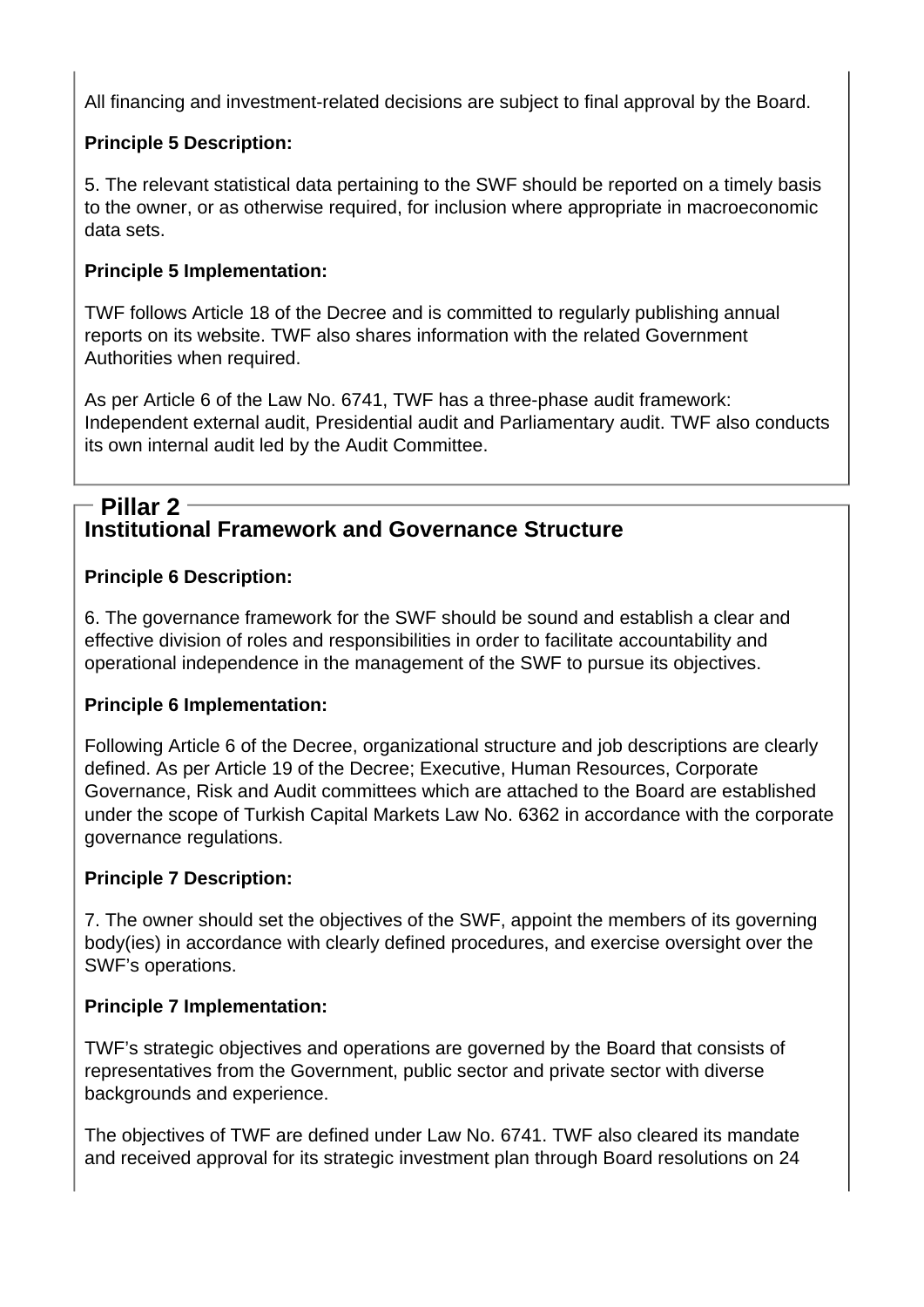October 2018 and 17 April 2019 respectively.

## **Principle 8 Description:**

8. The governing body(ies) should act in the best interests of the SWF, and have a clear mandate and adequate authority and competency to carry out its functions.

## **Principle 8 Implementation:**

The formation and governance of the Board is defined under Article 12, Article 13 and Article 14 of the Articles of Association. The Board follows Article 14.5 of the Articles of Association and the Turkish Commercial Code provisions for decision making.

## **Principle 9 Description:**

9. The operational management of the SWF should implement the SWF's strategies in an independent manner and in accordance with clearly defined responsibilities.

## **Principle 9 Implementation:**

The Board meets on a regular basis as the ultimately accountable and responsible body for TWF's overall governance in line with Article 15 of the Articles of Association.

TWF ManCo's senior management proposes investment and financing projects to the Board through executive-level committees and is responsible for day-to-day execution of Board decisions.

#### **Principle 10 Description:**

10. The accountability framework for the SWF's operations should be clearly defined in the relevant legislation, charter, other constitutive documents, or management agreement.

#### **Principle 10 Implementation:**

The Law No. 6741 and the Decree define the framework including executive-level committees, audit mechanism and corporate governance standards in accordance with the Capital Markets Law.

#### **Principle 11 Description:**

11. An annual report and accompanying financial statements on the SWF's operations and performance should be prepared in a timely fashion and in accordance with recognized international or national accounting standards in a consistent manner.

# **Principle 11 Implementation:**

TWF follows Article 18 of the Decree and is committed to publishing annual and financial reports through its website on a regular basis.

#### **Principle 12 Description:**

12. The SWF's operations and financial statements should be audited annually in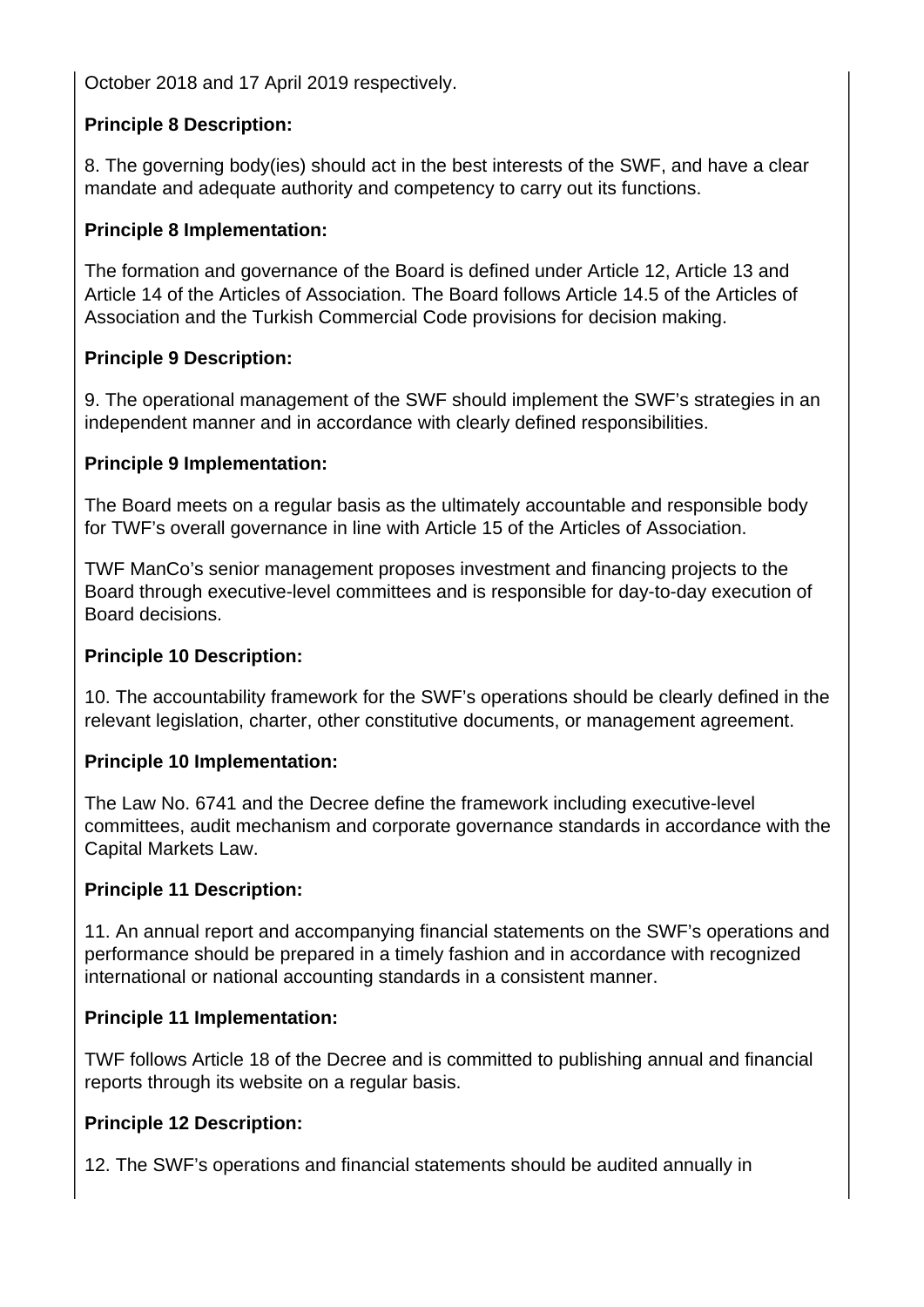accordance with recognized international or national auditing standards in a consistent manner.

# **Principle 12 Implementation:**

As per the Law No. 6741, TWF has a 3-phase audit mechanism which are independent external audit, Presidential audit and Parliamentary audit. In addition, TWF conducts its internal audit led by the Audit Committee.

#### **Principle 13 Description:**

13. Professional and ethical standards should be clearly defined and made known to the members of the SWF's governing body(ies), management, and staff.

## **Principle 13 Implementation:**

Article 9 and Article 14 of the Decree cover the basic principles while TWF ManCo will set a Code of Conduct that will define the professional and ethical guidelines.

## **Principle 14 Description:**

14. Dealing with third parties for the purpose of the SWF's operational management should be based on economic and financial grounds, and follow clear rules and procedures.

## **Principle 14 Implementation:**

All dealings and transactions with third parties are based on economic and financial grounds. TWF ManCo conducts a tender process prior to third party appointments and the relationships are governed by the related contracts and service level agreements.

#### **Principle 15 Description:**

15. SWF operations and activities in host countries should be conducted in compliance with all applicable regulatory and disclosure requirements of the countries in which they operate.

#### **Principle 15 Implementation:**

TWF does not have any overseas investment as of year-end 2019 but is committed to comply with all applicable laws and regulations in the jurisdiction of any future investment.

#### **Principle 16 Description:**

16. The governance framework and objectives, as well as the manner in which the SWF's management is operationally independent from the owner, should be publicly disclosed.

# **Principle 16 Implementation:**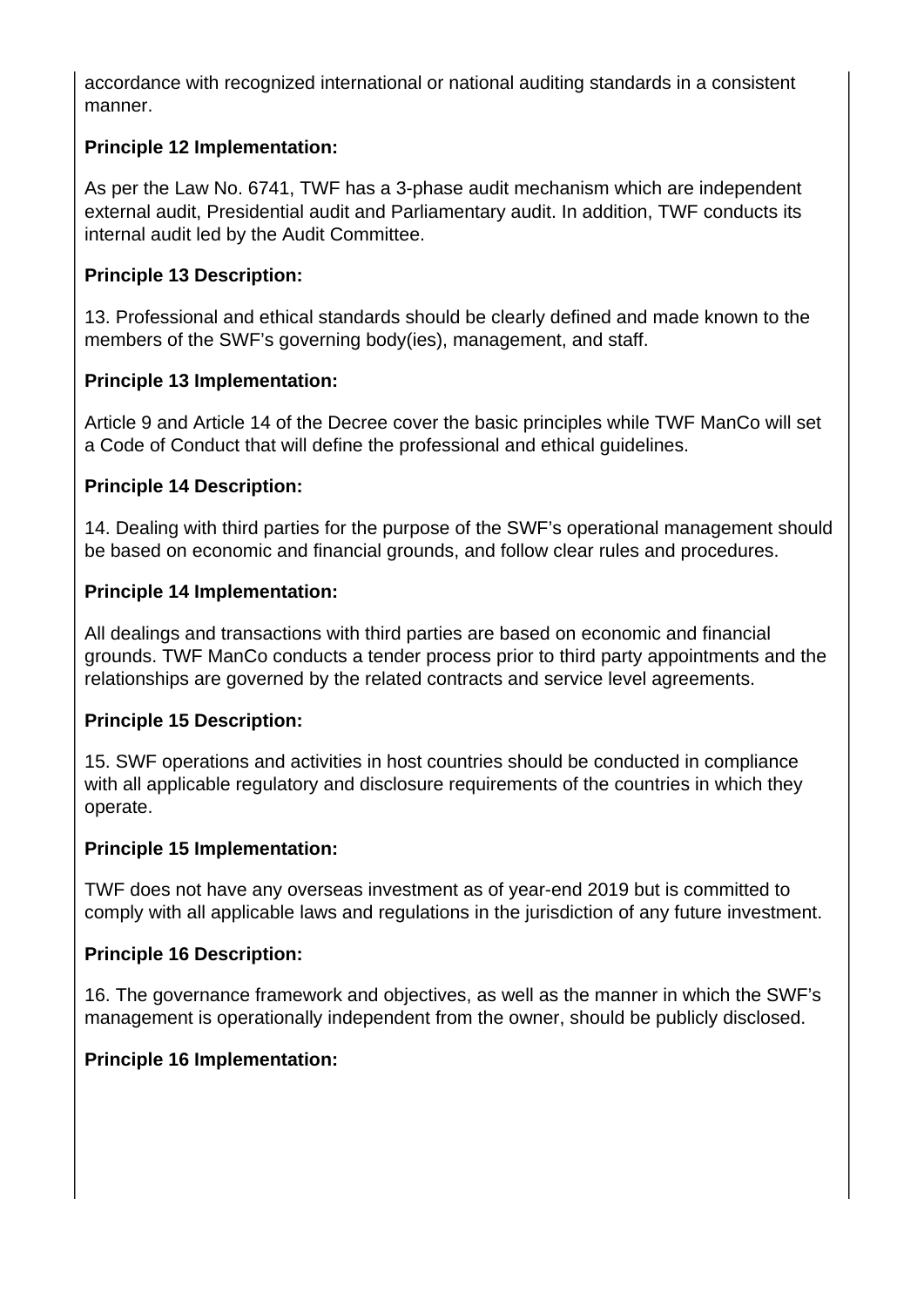TWF ManCo is the exclusive fund manager of TWF and its Board consists of representatives from the Government, public sector and private sector. The composition of the Board allows TWF ManCo to operate independently as a joint-stock company and also act in compliance with the national economic objectives.

# **Principle 17 Description:**

17. Relevant financial information regarding the SWF should be publicly disclosed to demonstrate its economic and financial orientation, so as to contribute to stability in international financial markets and enhance trust in recipient countries.

## **Principle 17 Implementation:**

TWF follows Article 18 of the Decree and is committed to publishing annual and financial reports through its website on a regular basis.

## **Investment and Risk Management Framework Pillar 3**

## **Principle 18 Description:**

18. The SWF's investment policy should be clear and consistent with its defined objectives, risk tolerance, and investment strategy, as set by the owner or the governing body(ies), and be based on sound portfolio management principles.

18.1. The investment policy should guide the SWF's financial risk exposures and the possible use of leverage.

18.2. The investment policy should address the extent to which internal and/or external investment managers are used, the range of their activities and authority, and the process by which they are selected and their performance monitored.

18.3. A description of the investment policy of the SWF should be publicly disclosed.

#### **Principle 18 Implementation:**

TWF cleared its mandate and received approval for its strategic investment plan through separate Board resolutions on 24 October 2018 and 17 April 2019 respectively.

All investment decisions are subject to final approval by the Board and TWF will continue publishing its annual reports through its website as per Article 18 of the Decree.

#### **Principle 19 Description:**

19. The SWF's investment decisions should aim to maximize risk-adjusted financial returns in a manner consistent with its investment policy, and based on economic and financial grounds.

19.1. If investment decisions are subject to other than economic and financial considerations, these should be clearly set out in the investment policy and be publicly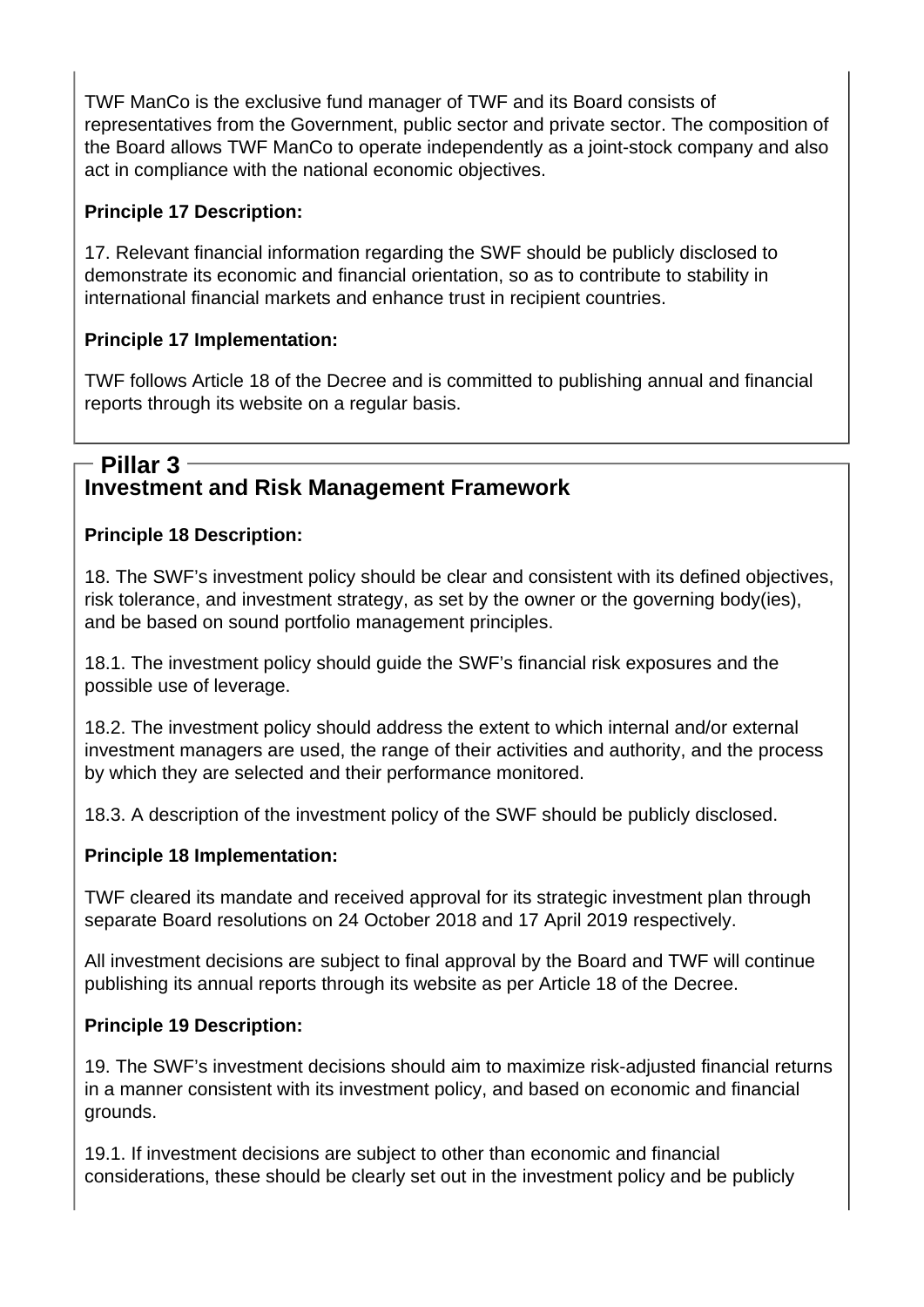disclosed.

19.2. The management of an SWF's assets should be consistent with what is generally accepted as sound asset management principles.

# **Principle 19 Implementation:**

TWF seeks to maximize the value of its portfolio assets and the return from investments as per its approved mandate.

All investment decisions are subject to final approval by the Board.

TWF ensures its assets are managed consistently with the generally accepted principles.

# **Principle 20 Description:**

20. The SWF should not seek or take advantage of privileged information or inappropriate influence by the broader government in competing with private entities.

## **Principle 20 Implementation:**

TWF is committed to complying with the subject Principle.

## **Principle 21 Description:**

21. SWFs view shareholder ownership rights as a fundamental element of their equity investments' value. If an SWF chooses to exercise its ownership rights, it should do so in a manner that is consistent with its investment policy and protects the financial value of its investments. The SWF should publicly disclose its general approach to voting securities of listed entities, including the key factors guiding its exercise of ownership rights.

#### **Principle 21 Implementation:**

TWF will have representation in its portfolio companies' Board of Directors to monitor and evaluate financial performance indicators. If and when necessary, TWF may exercise its ownership rights to protect its interest as appropriate. In relation to the listed entities under its portfolio, TWF follows the applicable laws and regulations.

#### **Principle 22 Description:**

22. The SWF should have a framework that identifies, assesses, and manages the risks of its operations.

22.1. The risk management framework should include reliable information and timely reporting systems, which should enable the adequate monitoring and management of relevant risks within acceptable parameters and levels, control and incentive mechanisms, codes of conduct, business continuity planning, and an independent audit function.

22.2. The general approach to the SWF's risk management framework should be publicly disclosed.

# **Principle 22 Implementation:**